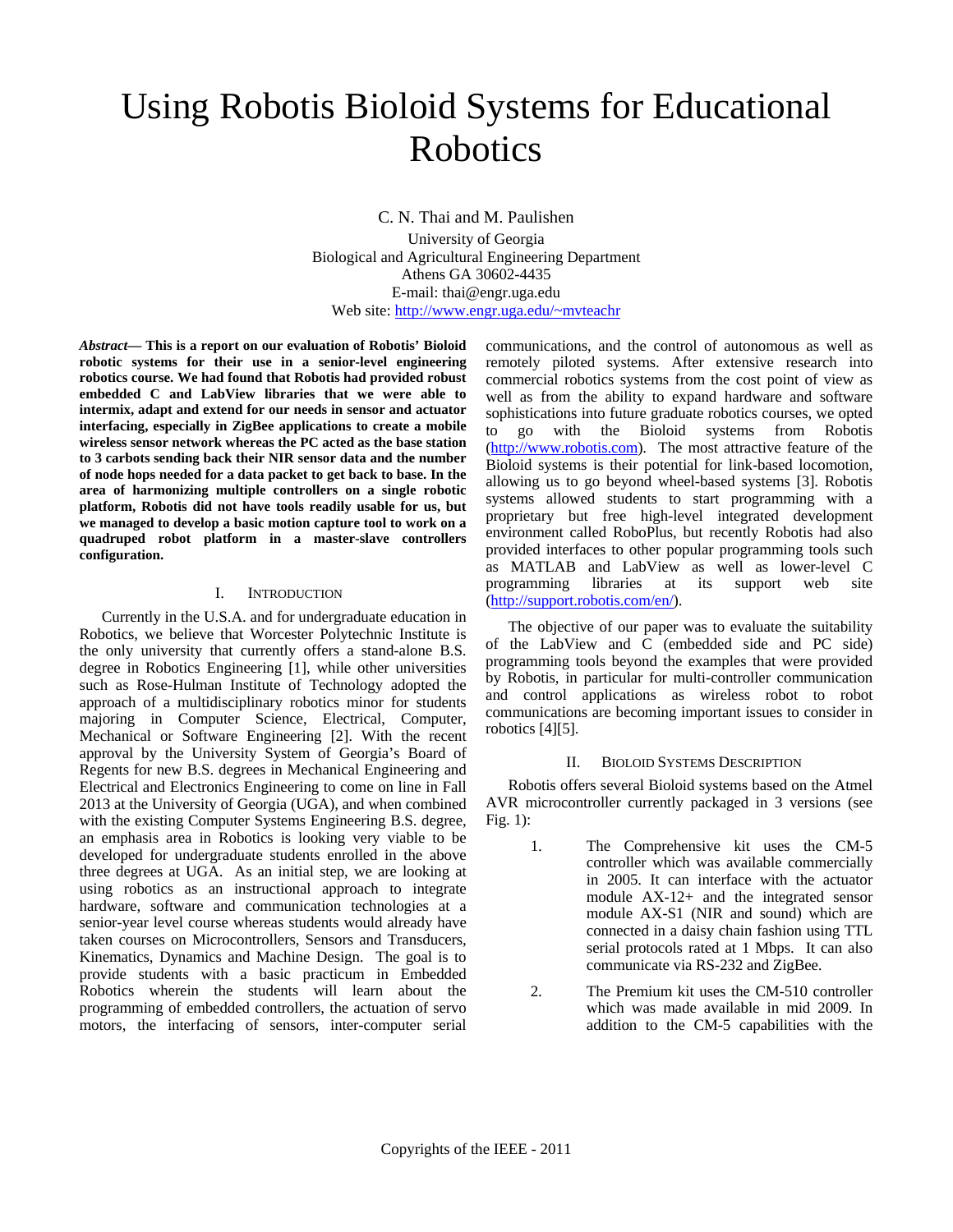AX-12+ and AX-S1, the CM-510 can also interface with user-created sensors using memory-mapped I/O ports. It also has RS-232 and ZigBee communications capabilities.



Figure 1. Available Bioloid controllers CM-5, CM-510 and CM-700.

3. The CM-700 became available in mid 2010 as a bare-bone controller having all the capabilities of the CM-5 and CM-510, and also RS-485 interfaces to the more advanced servo motors from Robotis series RX and EX.

For communications between a PC and the various CM-5/510/700 controllers, there are a variety of options (see Fig. 2):

- 1. Plain RS-232 9-pin cable between PC COM ports to a mini-jack port on the CM-5 or CM-510.
- 2. For newer PCs with only USB ports, ones can use the USB2Dynamixel module to connect the above 9-pin cable to an available USB port. The USB2Dynamixel module also allows ZigBee communications between the PC and various CM-XXX controllers when used with the Zig2Serial module and a Zig-100 daughter board.
- 3. The CM-700 can only use the USB-based LN-101 module for either program development tasks from the PC or during runtime uses the Zig-110 for ZigBee communication between itself and the PC or with other CM controllers, but not both at the same time as only one physical port is available for external communications. `



Figure 2. Communication options between PC and various CM-5/510/700 controllers.

Regarding software programming tools on the PC side, the student can start from a beginner IDE called RoboPlus Task and later go to direct API programming using Linux (gcc) or MS Windows (Visual Basic, C++, C#, LabView and MATLAB).

The CM-5/510/700 controllers are based on the Atmel AVR microcontroller at 16 MHz, with either 128 KB or 256 KB of Flash memory. The user-accessible memory area is divided into 3 independent but cooperating sections:

- The main user logic resides in the TASK section which has standard features such as "main" and other user-defined functions. Familiar selection and repetition structures are available, but no parameter arrays can be defined by the user currently. A special function named CALLBACK can also be defined here but only once.
- 2. The CALLBACK section is executed every 7.8 ms which is also the refresh time period for all servo motors. Limited commands are allowed in the CALLBACK section to prevent collisions with the other commands from the TASK section.
- 3. The MOTION section contains the definitions of various static "poses" that the robot can take. Each pose is essentially a data structure representing coordinated absolute positions of the relevant servo motors used to build a given robot. These static poses can be further modified by applying JOINT OFFSETs which can be computed during run-time from user-defined algorithms responding to changes in selected servos.

However these RoboPlus tools will not be available when Embedded C applications are used as the original Bioloid firmware is effectively overwritten by the Embedded C application.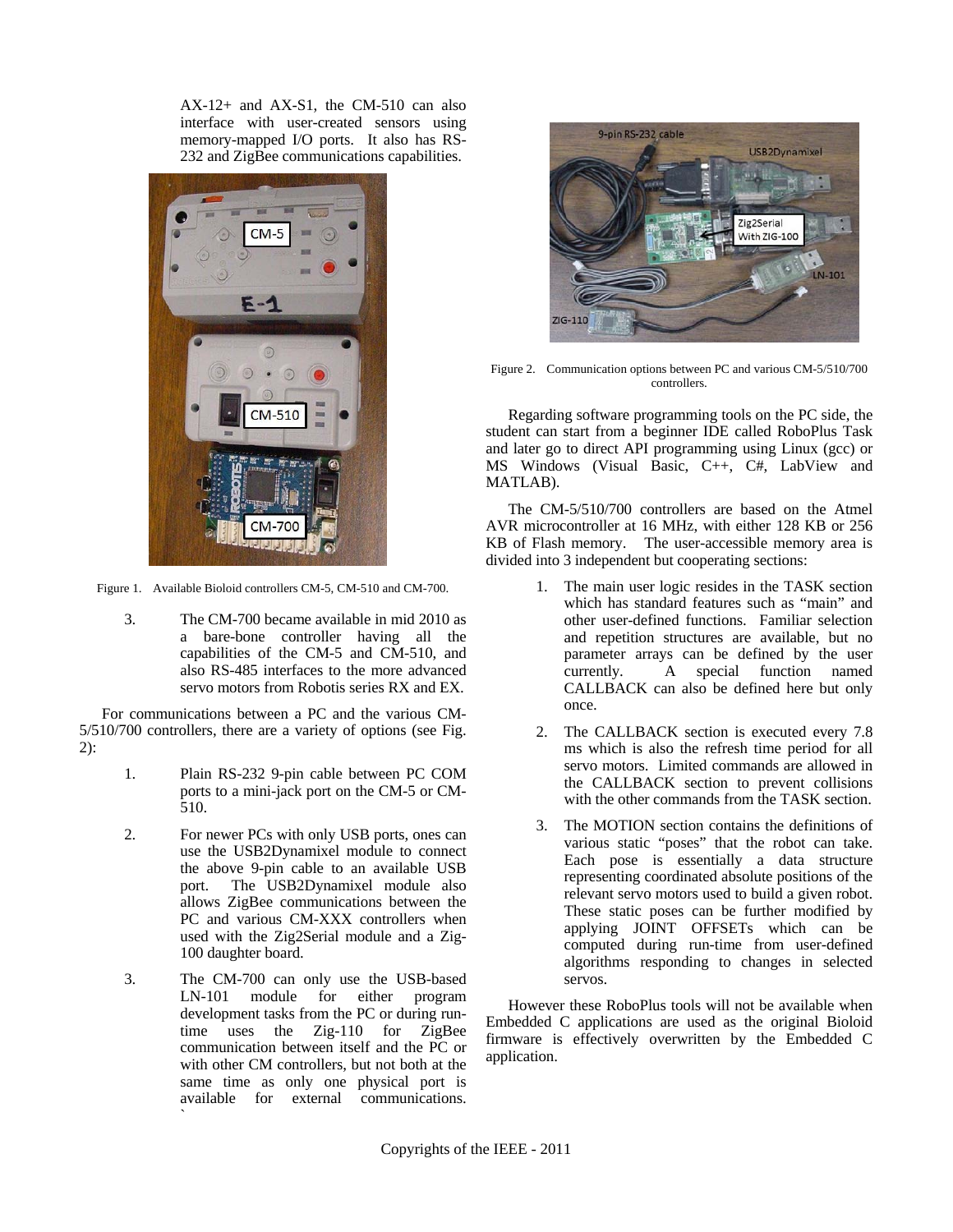#### III. EVALUATION OF EMBEDDED C APPLICATIONS

We tested three C/C++ IDEs for their usage with the CM-510 and CM-700 controllers: Microsoft's Visual C++ Express 2010, WinAVR and AVRStudio. All three use the "avr-gcc" and "make" tools; however, AVRStudio fully integrates the makefile into the configuration settings of the GUI so no text based modifications are required. Microsoft's Visual C++ has no ability to compile code for the ATmega2561 controller inside the CM-510/700 and requires the installation of WinAVR in order to use the "avr-gcc" and "make" tools contained therein. Visual C++ also requires the various commands for using the makefile to be re-entered each time when creating a new project and cannot understand the syntax of makefiles (comments vs. commands). Programmer's Notepad (PN) is included with WinAVR and is more forgiving of project creation/modification than Visual C++ and can understand the syntax of makefiles allowing them to be more easily edited (text color differentiates between comments, commands, values, etc.). PN does not have a builtin makefile editor; however, while building all example projects from Robotis within both Visual C++ and Programmer's Notepad, an easily edited makefile template was created. This makefile has the most likely edited options at the top and should require only changing the target name to match that of the project. AVRStudio is created by Atmel and it includes "avr-gcc" as a precompiled plug-in, a makefile graphical editor, and a real time software debugger (should one have an Atmel compatible debugger/programming device). From our overall experiences, we plan to use AVRStudio for our students.

There are 3 main issues to consider when creating C projects for the Bioloid systems:

- 1. CM-XXX controller specific I/O ports and interrupts for sensors and such things as buttons, buzzer, microphone, LEDs.
- 2. Control of the Dynamixel devices such as servo AX-12+ and integrated sound/NIR sensor AX-S1.
- 3. Whether USB/RS-232 or ZigBee communication is used.

As the CM-700 does not have sound capabilities, Robotis did not provide any "sound" example for the CM-700 on its support web site, thus our first exercise was to interface an AX-S1 to it and tried to access its buzzer and microphone facilities. The solution was straightforward:

- Include "dynamixel.h" to access dynamixel functions.
- Use either write\_byte or read\_byte functions depending on the user needs:

dxl\_write\_byte(ID, ADDRESS, DATA) or

dxl\_read\_byte(ID, ADDRESS, DATA).

Where  $ID = 100$  for the AX-S1;

 $ADDRESS = 40$  for Buzzer Index (i.e. music note type);

ADDRESS = 41 for Buzzer Time (i.e. music duration);

ADDRESS = 35 for Sound Data;

ADDRESS = 37 for Count of Detected Sound Claps;

 $DATA = appropriate value according to  $AX-S1$$ control table [0-255].

In the second exercise, we combine dynamixel functions, LED functions and A/D port acquisition functions to create a more comprehensive embedded C demo program that had 5 modes of operations selected via sequential pushing of the START button:

- 1. Mode 1 (default mode at start of program) counts in binary with the PLAY, EDIT, MON, and AUX LEDs as output and incrementing with each sound detect count of the microphone on the AX-S1.
- 2. Mode 2 lights the PLAY and EDIT LEDs while changing the Buzzer Index value of the AX-S1 as a function of the IR output from ADC Port 1 while maintaining the last Buzzer Time (default is 0.3s).
- 3. Mode 3 lights the PLAY and MON LEDs and modifies the Buzzer Time of the AX-S1 as a function of the IR output from the ADC Port 1 while maintaining the last Buzzer Index value.
- 4. Mode 4 lights only the EDIT LED and controls the speed of SERVO 1 (in position control mode) which oscillates between two positions (default: 20 and 1000). The speed of SERVO 1 is a function of the IR data from the center IR sensor of the AX-S1.
- 5. Mode 5 lights only the MON LED and controls the speed and direction of rotation of SERVO 2 in continuous rotation mode. The speed and direction of SERVO 2 are dependent on the values of the left and right IR sensors of the AX-S1. When the value of the left sensor is greater than the right, SERVO 2 rotates counterclockwise with a speed equal to (left-right)\*4. When the value of the right sensor is greater than the left, SERVO 2 rotates clockwise with a speed equal to (right-left)\*4.

In short, we had found the embedded C libraries from Robotis to be effective and useful.

## IV. EVALUATION OF LABVIEW APPLICATIONS

Robotis only provided two example LabView VIs related to reading and writing to the AX-12+ servos, but had provided web instructions on how to import their "dynamixel.dll". Thus we used the same procedure to import their "zigbee.dll" (and "zigbee.h") into LabView 2010 and surprisingly it worked well, thus we managed to create two new VIs: a virtual wireless remote controller running on the PC and a mobile wireless sensor network with the PC acting as a base station collecting data from 3 carbots.

Copyrights of the IEEE - 2011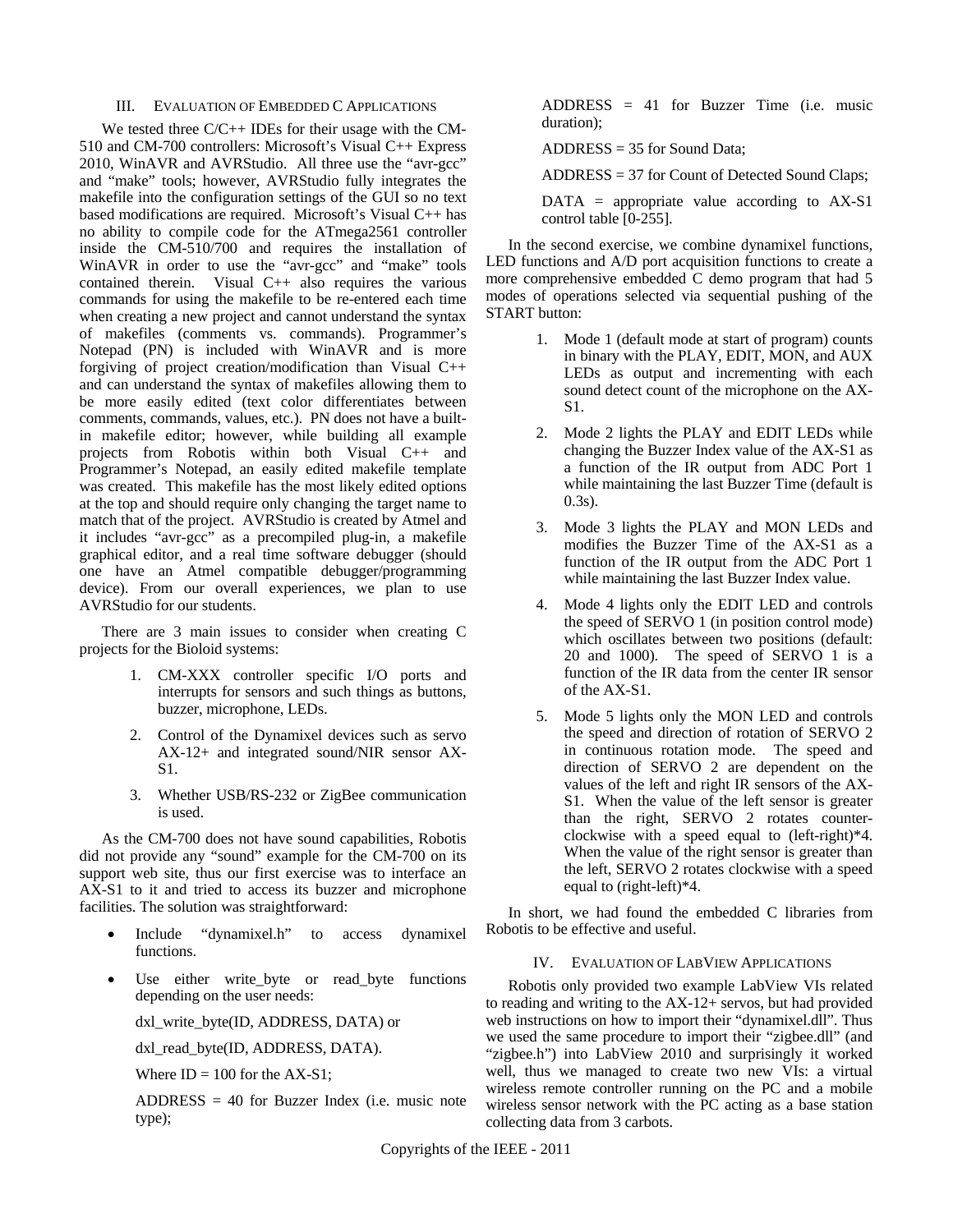*A. Virtual RC-100 Remote Controller* 



Figure 3. Physical RC-100.

The actual RC-100 is the physical remote controller for the CM-5/510/700 controllers using one-to-one ZigBee protocols (see Fig. 3). The virtual RC-100 ran inside LabView on the PC and relied on the USB2Dynamixel/Zig2Serial/ZIG-100 combination module, as shown in Fig. 2, for its ZigBee capabilities. Fig. 4 is a snapshot of its front panel.

 Once the user entered the correct COM port and clicked CONNECT, and when actual communication was established the ten buttons could be used to send commands to the actual CM-XXX controller in the same way as the physical RC-100. The Virtual RC-100 additionally could receive and display ZigBee packets sent back from the CM-XXX controllers as shown in the terminal output window on the right side of the front panel.





#### *B. Mobile Wireless Sensor Network*

Our goal was to create a ZigBee based mobile wireless sensor network whereas students can practice one-to-one and broadcast techniques (all ZigBee hardware actually set to broadcast mode). The PC would act a base station (see VI front panel in Fig. 5) which was designed to connect up to 31 carbots acting as mobile sensor nodes but so far we had only tested this VI with 3 carbots. Robotis recommended only a very modest baud rate of 57,600 bps for its ZigBee hardware but this was good enough for our instructional purposes.



Figure 5. Front panel of Mobile Sensor Net.

To operate this VI, the user entered the correct COM port and clicked on the CONNECT button. Once actual communications got established, the user would enter a node ID (1-31 for specific individual carbot or 0 for reaching all carbots). Next the user would click on a wanted command among the list of 8 available radio buttons on the mid-left panel and click the SEND button. For example. "Torque OFF" (command-1) would stop the carbot(s), "Spread the Net" (command-2) would send the carbot(s) outward from the base, etc… The STOP button of course terminated all processes and reset all buttons. The 3-column panel on the right displayed information within the latest messages sent by each carbot and received by the base station where:

- "Node ID" was the carbot ID where the message came from.
- "Sensor Data" was the reading [0-255] from the center NIR sensor of the AX-S1 sensor mounted on this particular carbot.
- "Packet Count" was the number of hops that this message had to make from that particular carbot (via the other carbots when needed) to the base station. For example, in Fig. 5, carbot 2 happened to be 1 hop further away from the base station than carbot 1 or carbot 31.

Robotis allows 16 bits to be used for each actual message encapsulated in a ZigBee packet of 6 bytes total. Our chosen design of these 16 bits is described below: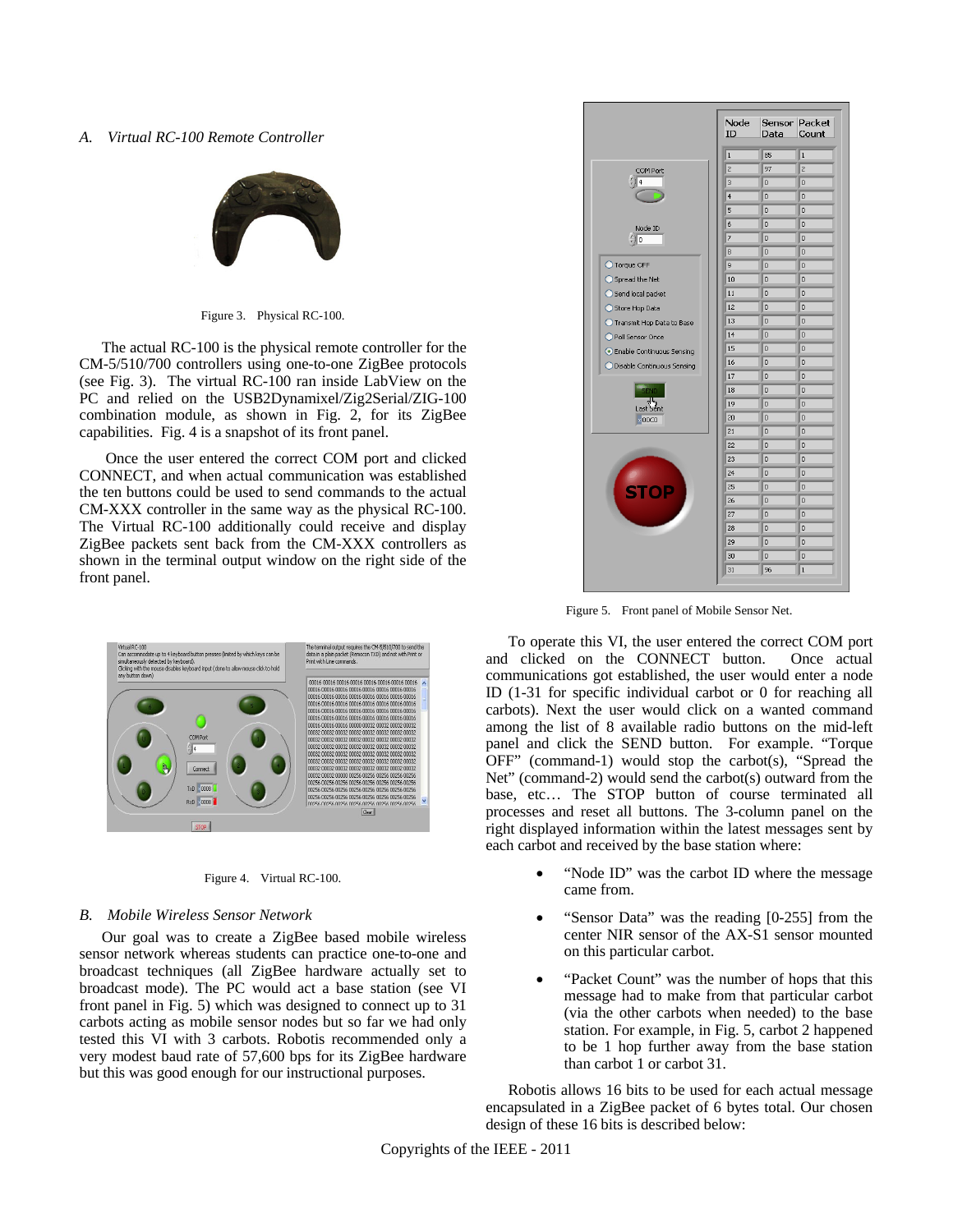- The highest 3 bits (15 to 13) represented the Packet Count, i.e. the number of times the message had been relayed by another node (equal to 0 when sent from originating node).
- The middle 5 bits (12 to 8) represented the Packet ID, i.e. the Node ID of the sending node. If Packet  $ID = 0$ , then this packet was a command packet from the base station. If its value was between 1 and 31, then it was an ordinary data packet (i.e. NIR sensor data).
- The lowest 8 bits (7 to 0) represented the Data Byte. If this was an ordinary data packet, it has a value between 0 and 255 as provided by the particular AX-S1 sensor. If this was a command packet then:
	- o Bits 7 through 5 represented the command number (1 to 8 as shown in Fig. 5 - to be defined in more details in a later section).
	- o And bits 4 through 0 represented the Node ID of the intended receiving node. If zero, then this command (if allowed) is to be applied to all nodes.

As previously shown in Fig. 5, the base station could send out 8 types of command:

- Command-1, "Torque OFF", turned off all servos of selected carbot(s) via their Node ID.
- Command-2, "Spread the Net", spread out selected carbot(s) further away from the base station. Selected carbot(s) would move forward ~4s then backward for ~4s unless it received another new packet containing Command-1. If a new Command-2 packet was received during the forward motion, the carbot(s) reset the  $~4s$  timer to continue moving forward; however if this new Command-2 was received during the backward motion, the carbot stopped in its tracks. Command-2 was designed to keep the carbot moving towards the edges of the ZigBee range by exceeding the range and then backtracking slightly until within range again of the base station or of another carbot.
- Command-3, "Send Local (i.e. **local**ization) Packet", ordered a node to wait ~15ms before it transmitted a new packet for Command-4.
- Command-4, "Store Hop Data", ordered a node to store the Packet Count (bits 15 to 13) and Node ID of the sending node (bits 4 to 0). This provided the relative location (in node hops) between a sending node and a receiving node.
- Command-5, "Transmit Hop Data to Base", ordered a node to send its stored location data to the base station.
- Command-6, "Poll Sensor Once", ordered a node to poll its NIR sensor and to send out this data only once to the base station.
- Command-7, "Enable Continuous Sensing", ordered a particular node or all nodes to enter an automatic sensor transmission mode. Affected node(s) would transmit their sensor data continuously without being polled by Command-5 type and these nodes would create and maintain a queue to time their transmissions to prevent conflicts.
- Command-8, "Disable Continuous Sensing", ordered a node or nodes to exit the automatic sensor transmission mode.

Lastly, each carbot ran a specific TASK program that selfassigned its Node ID and performed other tasks such as receiving, decoding, shaping and sending ZigBee packets and also controlling its servo motors as needed.

So far we had tested this system with only 3 carbots, and the basic process was for the base station to sequentially send out Commands 3, 4 and 5 to locate nodes relative to each other and to the base. Currently this VI could only display the last received or relayed information with the highest packet count. As the carbots spread out from the base station, as expected our simple design of the message relay system experienced a large drop in data rate and increasing lost packets, but we believed that we had achieved our goal of demonstrating to the students the complexity of wireless communications and most importantly that ones can use the Bioloid robotic systems to start learning about wireless sensor networks also.

In short, we also had found the LabView tools from Robotis to be effective and useful and we had much expanded their applications into the area of wireless sensor networks.

## V. MULTI-CONTROLLER COORDINATION AND ROBOT MOTION CAPTURE

In this project we wanted to explore the control and synchronization issues arising from having multiple controllers on the same physical robot with link-based locomotion. The chosen twin-GERWALK design (see Fig. 6) was inspired from Boston Dynamics' Big Dog.



Figure 6. Twin-GERWALK robot platform.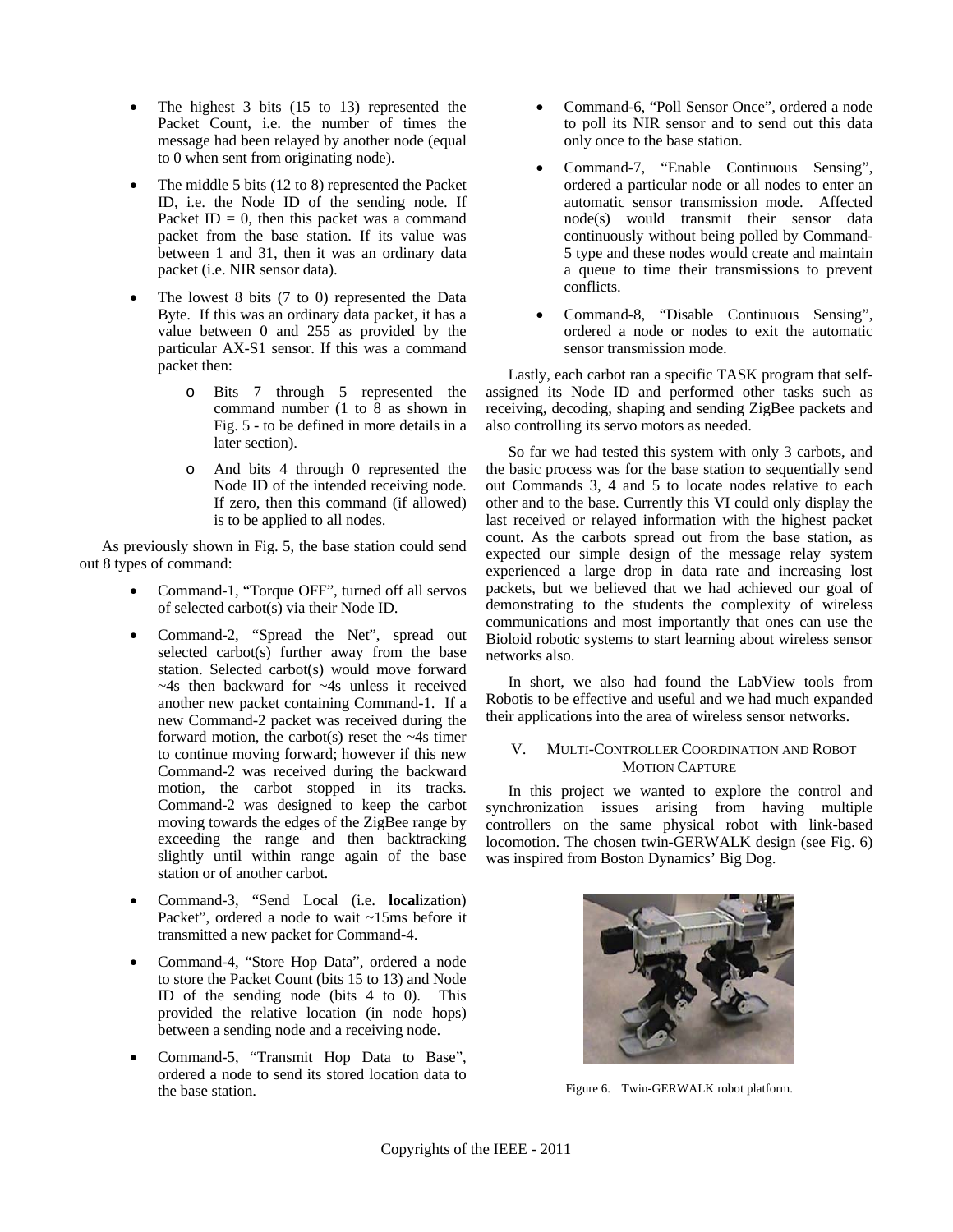Because of the inherent symmetry in this design, we readily arrived at a conceptual solution whereas the user would use the RC-100 to remotely control the front GERWALK acting as Master which would then send the appropriate commands to the rear GERWALK acting as Slave so that both robot motions were harmonized. For example, if the Master went "forward and right", the Slave would have to go "backward and left". Although Robotis already provided a very powerful and easy to use Motion Editor (ME) tool to create such robot motion pages, we found that Robotis allowed only 1 instance of the ME tool to be running at any one time in Windows. In other words, only 1 CM controller could be worked on at any one time and we had 2 CM controllers that we had to design "harmonizing" motions for. Thus we were forced to design a new bare-bone motion capture tool that consisted of 2 components:

- 1. The first component was a  $C_{++}$  program running on the PC side acting as a data logger recording servo position and servo speed data captured by a given CM controller and sent to the PC via ZigBee. This data logger could handle up to 4 CM controllers (via 4 separate COM ports) at the same time using our own extension code to the standard Robotis ZigBee library (which can handle only 1 COM port), and with 1 CM controller already served via the ME tool, potentially we could work on a robot that required 5 CM controllers collaborating together.
- 2. The second component was a TASK program running on each CM controller that was not connected to the ME tool. This TASK program used the UP, DOWN, LEFT and RIGHT buttons to execute following scripted actions:
	- a. Pressing the UP button would lock in the current robot pose and transmit its data (i.e. current positions of all servos involved) to the PC.
	- b. Pressing the DOWN button would unlock all servos (i.e. Torque Off) and allowed the repositioning of the robot links being worked on.
	- c. Pressing the LEFT button would set the robot into its initial pose (i.e. run Motion Page 1, a Ready position).
	- d. Press the RIGHT button to receive a pose from the PC Data Logger. This will cause the PC Logger to prompt the user to enter wanted servo goal positions for the robot to shift into. If the PC Logger received faulty user input, it would send a failure packet to the specific CM controller to exit the process. If the PC Logger is not active and if the CM controller was waiting for a pose to finish, pressing the DOWN button would exit the process.

Using this bare-bone motion capture tool, specific gait solutions were generated for various motions such as going forward or backward, turning left or right, and going up stairs steps (see Fig. 7). Next using the ME tool, these gait solutions were manually re-entered and saved into one motion file that was used for both Master and Slave controllers of the twin-GERWALK platform.



Figure 7. Twin-GERWALK going up stairs steps.

Next, specific TASK files were created for the Master and Slave controllers respectively with the goal of synchronizing their actions as a response to a remote control signal from an RC-100 as operated by a user:

- The Master received commands from the RC-100 and determined what motion both the Master and Slave should take, respectively. Next it transmitted the next motion to the Slave, it then executed its own motion. When it finished, it expected a confirmation of movement from the Slave as they should have both completed the motions simultaneously. If this confirmation packet was not received, it would try to reconfirm the motion (but no other corrective action is taken). As the Master and Slave were in close physical proximity (see Fig. 7), ZigBee functioned perfectly in this application.
- The Slave received its commands only from the Master and after completing a commanded motion, it transmitted a confirmation packet to the Master ensuring that it performed the correct motion.

For the reader, please contact the first author for further detailed source codes and visit this web site for video clips of our projects (http://www.robotis.com/xe/tips\_en).

# VI. CONCLUSIONS

We had found that the Bioloid systems, hardware and software wise, had been useful and effective in helping us design new instructional projects for our senior-level first course in embedded robotics. Robotis had provided robust embedded C and LabView tools that we were able to adapt and extend for our needs to create a mobile wireless sensor network whereas the PC acted as the base station to 3 carbots which could send back in real-time their NIR sensor data and